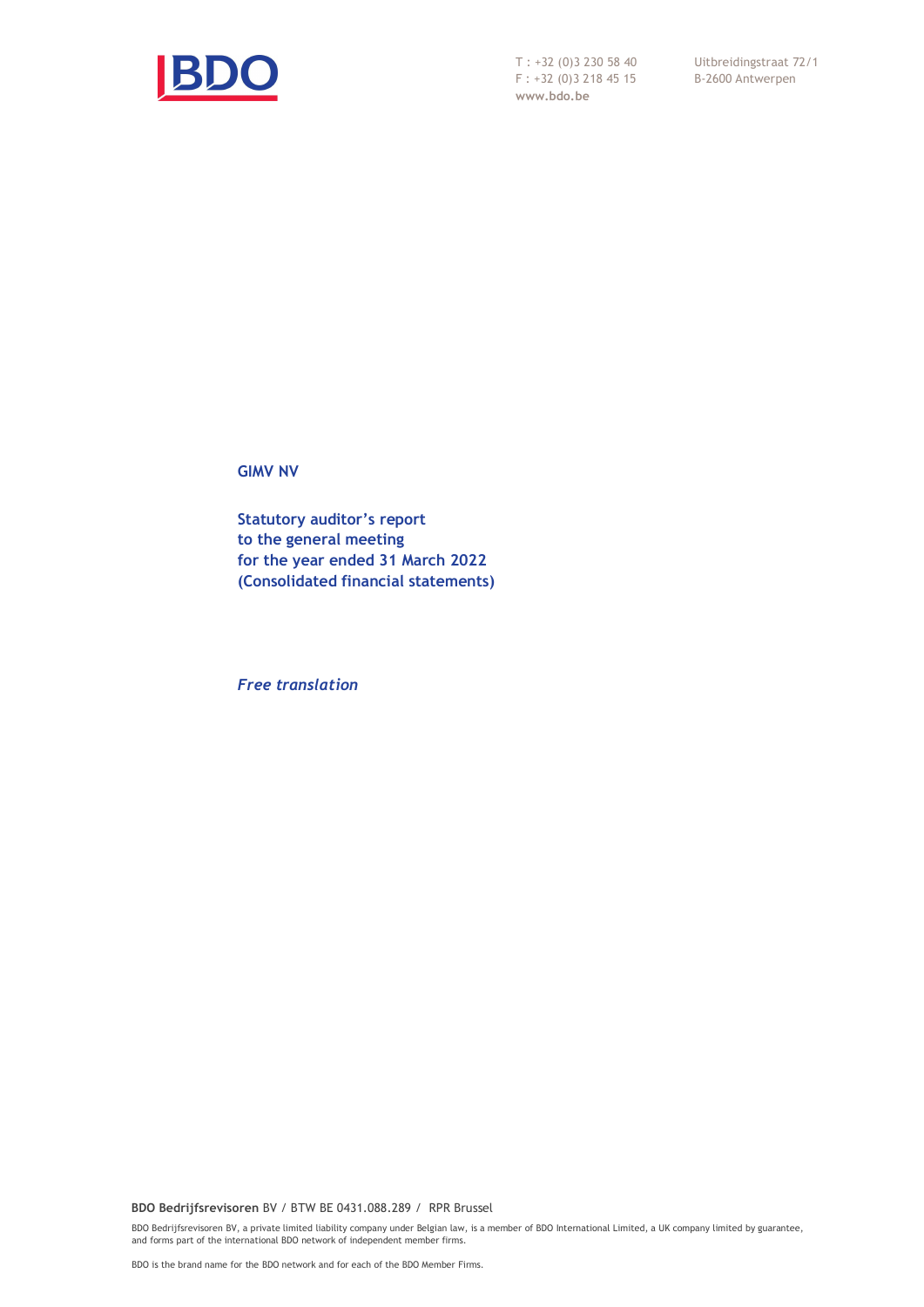

T : +32 (0)3 230 58 40 F : +32 (0)3 218 45 15 **www.bdo.be**

Uitbreidingstraat 72/1 B-2600 Antwerpen

#### *Free translation*

# **STATUTORY AUDITOR'S REPORT TO THE GENERAL MEETING OF GIMV NV FOR THE YEAR ENDED 31 MARCH 2022 (CONSOLIDATED FINANCIAL STATEMENTS)**

In the context of the statutory audit of the consolidated financial statements of Gimv NV ('the Company') and its subsidiaries (together referred to as 'the Group'), we hereby present our statutory auditor's report. It includes our report of the consolidated financial statements and the other legal and regulatory requirements. This report is an integrated whole and is indivisible.

We have been appointed as statutory auditor by the general meeting of 26 June 2019, following the proposal formulated by the board of directors and issued upon recommendation of the Audit Committee . Our statutory auditor's mandate expires on the date of the General Meeting deliberating on the financial statements closed on 31 March 2022. We have performed the statutory audit of the consolidated financial statements of Gimv NV for three consecutive years.

#### REPORT ON THE CONSOLIDATED FINANCIAL STATEMENTS

## *Unqualified opinion*

We have performed the statutory audit of the Group's consolidated financial statements, which comprise the consolidated statement of financial position as at 31 March 2022, and the consolidated statement of profit or loss, the consolidated statement of changes in equity and the consolidated statement of cash flows for the year then ended, and notes to the consolidated financial statements, including a summary of significant accounting policies and other explanatory information, and which is characterised by a consolidated statement of financial position total of 1.840.594 kEUR and for which consolidated income statement and other comprehensive income shows a profit for the year of 181.801 kEUR.

In our opinion, the consolidated financial statements give a true and fair view of the Group's net equity and financial position as at 31 March 2022, as well as of its consolidated financial performance and its consolidated cash flows for the year then ended, in accordance with International Financial Reporting Standards (IFRS) as adopted by the European Union and with the legal and regulatory requirements applicable in Belgium.

# *Basis for unqualified opinion*

We conducted our audit in accordance with International Standards on Auditing (ISA) as applicable in Belgium. Our responsibilities under those standards are further described in the 'Statutory auditor's responsibilities for the audit of the consolidated financial statements' section in this report. We have complied with all the ethical requirements that are relevant to the audit of consolidated financial statements in Belgium, including those concerning independence.

**BDO Bedrijfsrevisoren** BV / BTW BE 0431.088.289 / RPR Brussel

BDO Bedrijfsrevisoren BV, a private limited liability company under Belgian law, is a member of BDO International Limited, a UK company limited by guarantee, and forms part of the international BDO network of independent member firms.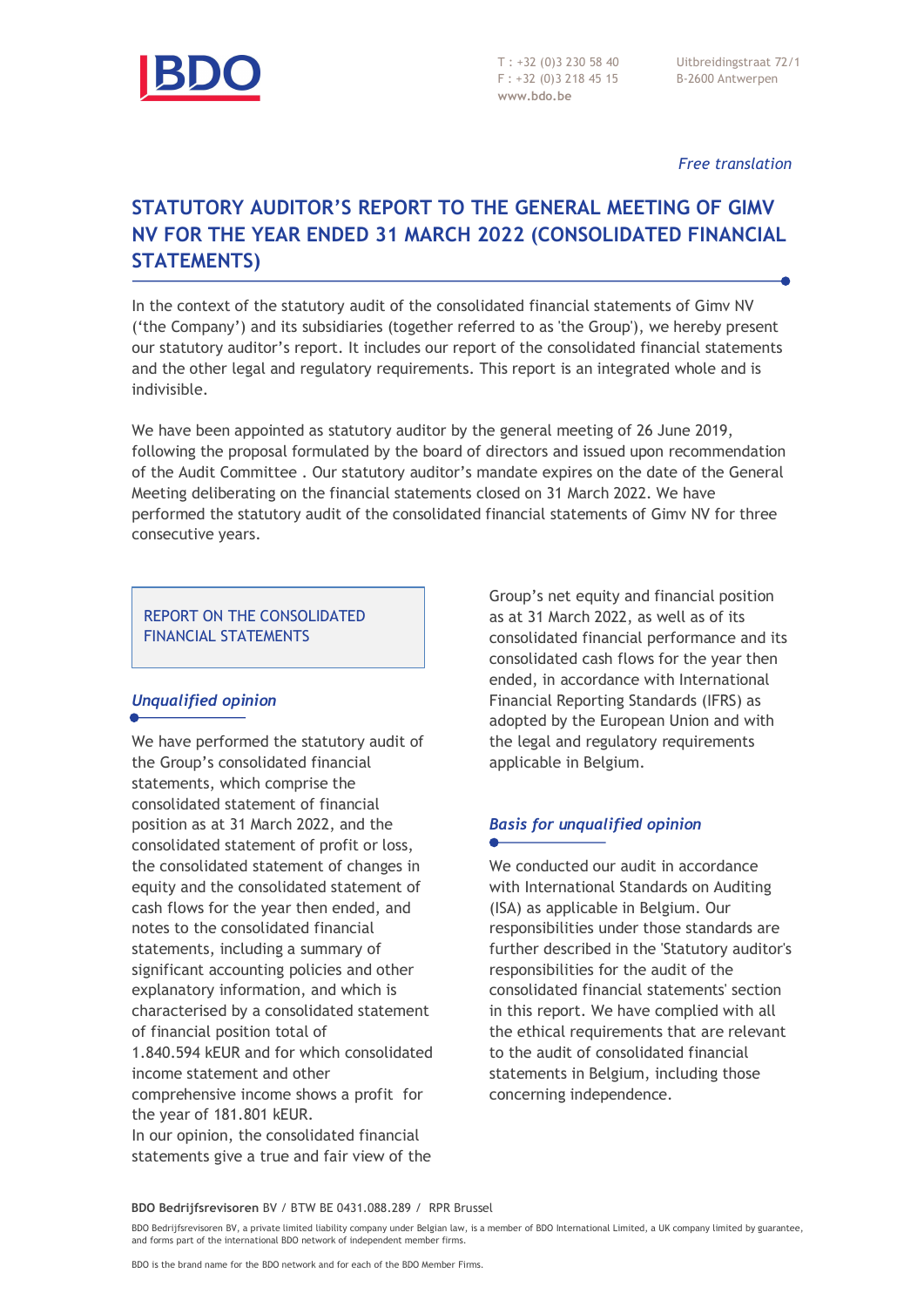

We have obtained from the administrative body and company officials the explanations and information necessary for performing our audit.

We believe that the audit evidence we have obtained is sufficient and appropriate to provide a basis for our opinion.

## *Key audit matters*

Key audit matters are those matters that, in our professional judgment, were of most significance in our audit of the consolidated financial statements of the current year. These matters were addressed in the context of our audit of the consolidated financial statements as a whole, and in forming our opinion thereon, and we do not provide a separate opinion on these matters.

#### *Valuation of the investment portfolio Description of the key matter*

As an investment company, the Group participates in various portfolio companies, which are valued at fair value and are presented in the header "financial assets valued at fair value through profit and loss" of the consolidated statement of financial position for an amount of 1.448.547 kEUR.

These represent 79% of the consolidated statement of financial position. Although the Group uses a clear and consistent valuation method, the fair value of the assets involved often depends to a large extent on management's assumptions and estimates.

The use of a different valuation method on the one hand and/or a change in the underlying assumptions and estimates on the other hand could lead to a significant deviation from the fair value.

The global pandemic "COVID-19" is causing uncertainty in the market regarding the

current and future performance of companies, which can also translate into increased volatility in market multiples. This increases the risk of a significant deviation from the fair value of the portfolio companies.

The trade restrictions against Russia and the geopolitical situation in Russia and Ukraine is causing uncertainty in the market regarding the current and future performance of companies, which can also translate into increased volatility in market multiples. This increases the risk of a significant deviation from the fair value of the portfolio companies.

#### *Summary of procedures performed*

With regard to the aforementioned key matter, we have conducted additional procedures in areas with an increased risk of subjectivity in the valuation process. This included, amongst others:

- We have engaged our internal valuation specialists for the purpose of:
	- Assessing the assumptions and estimates used by management. The adequacy and consistency of the applied valuation method was assessed, as well as the multiples used and the discounts applied. The correctness of the calculation was also checked. In addition, it was assessed that management took sufficient account of the impact of the "COVID-19" pandemic and the impact of the trade restrictions against Russia and the geopolitical situation in Russia and Ukraine on the valuation of the portfolio companies.
	- Assessing the valuation methodologies used by management in accordance with the "International Private Equity and Valuation guidelines" and with IFRS;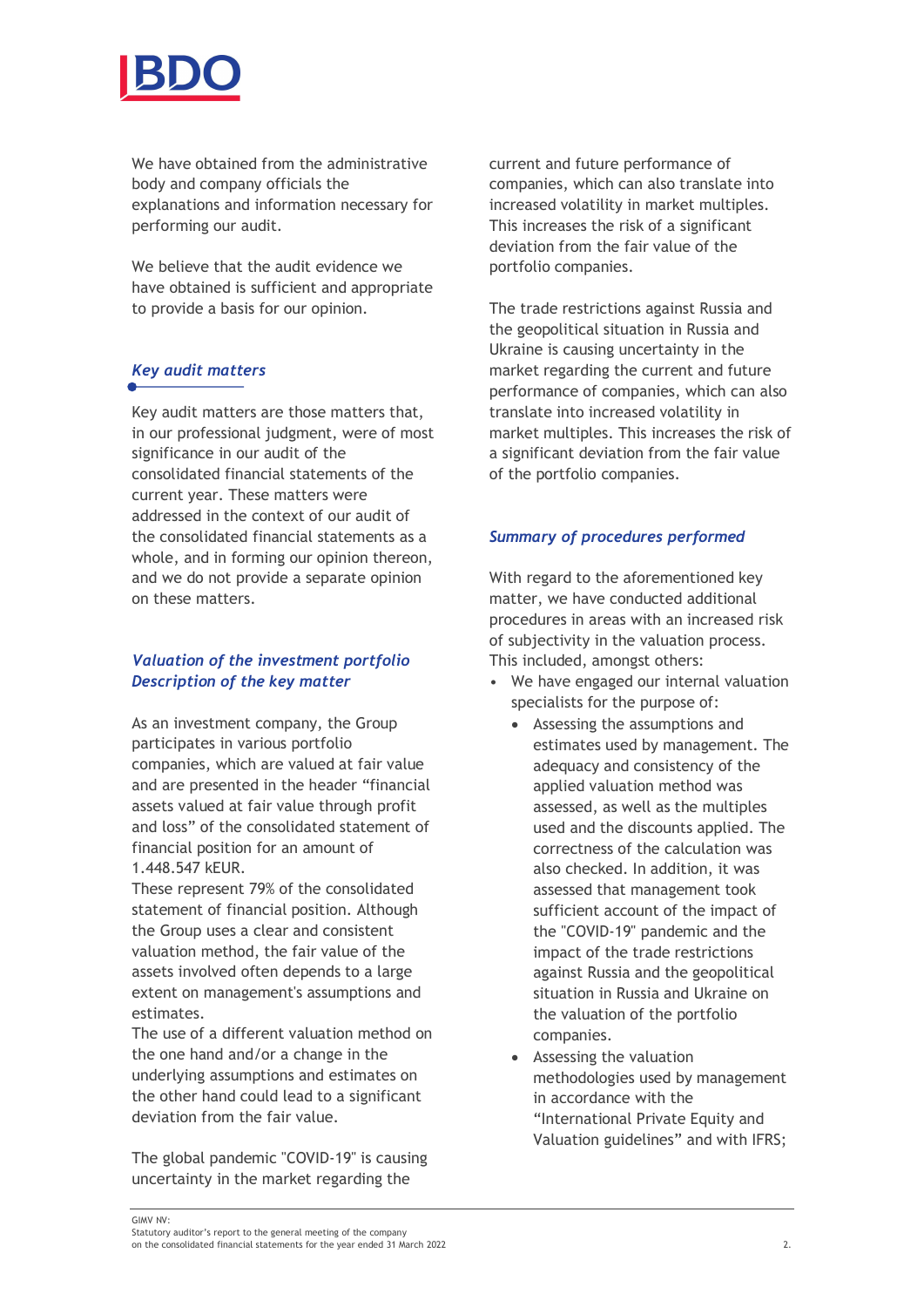

- We discussed and analysed the valuation method used for the investments;
- We have reconciled the source data used with, where available, audited data and the published annual accounts;
- We have investigated potential indications of impairment by analysing the performance of the underlying investment files;
- We have audited the disclosures in Note 11 of the consolidated financial statements for content and completeness in accordance with IFRS 7 "Financial Instruments: Disclosures" and IFRS 13 "Fair Value Measurement".

## *Responsibilities of the administrative body for the drafting of the consolidated financial statements*

The administrative body is responsible for the preparation of consolidated financial statements that give a true and fair view in accordance with the International Financial Reporting Standards (IFRS) as adopted by the European Union and with the legal and regulatory provisions applicable in Belgium, and for such internal control as the administrative body determines is necessary to enable the preparation of consolidated financial statements that are free from material misstatements, whether due to fraud or error.

In preparing the consolidated financial statements, the administrative body is responsible for assessing the Group's ability to continue as a going concern, disclosing, as applicable, matters related to going concern and using the going concern basis of accounting unless the administrative body either intends to liquidate the Group or to cease operations, or has no realistic alternative but to do so.

#### *Statutory auditor's responsibilities for the audit of the consolidated financial statements*

Our objectives are to obtain reasonable assurance about whether the consolidated financial statements as a whole are free from material misstatement, whether due to fraud or error, and to issue a statutory auditor's report that includes our opinion. Reasonable assurance is a high level of assurance, but it is not a guarantee that an audit conducted in accordance with ISAs will always detect a material misstatement when it exists. Misstatements can arise from fraud or error and are considered material if, individually or in the aggregate, they could reasonably be expected to influence the economic decisions of users taken on the basis of these consolidated financial statements.

When executing our audit, we respect the legal, regulatory and normative framework applicable for the audit of the consolidated financial statements in Belgium. However, a statutory audit does not guarantee the future viability of the Group, neither the efficiency and effectiveness of the management of the Group by the administrative body. Our responsibilities regarding the continuity assumption applied by the administrative body are described below.

As part of an audit in accordance with ISAs, we exercise professional judgment and maintain professional skepticism throughout the audit. We also:

• Identify and assess the risks of material misstatement of the consolidated financial statements, whether due to fraud or error, design and perform audit procedures responsive to those risks, and obtain audit evidence that is sufficient and appropriate to provide a basis for our opinion.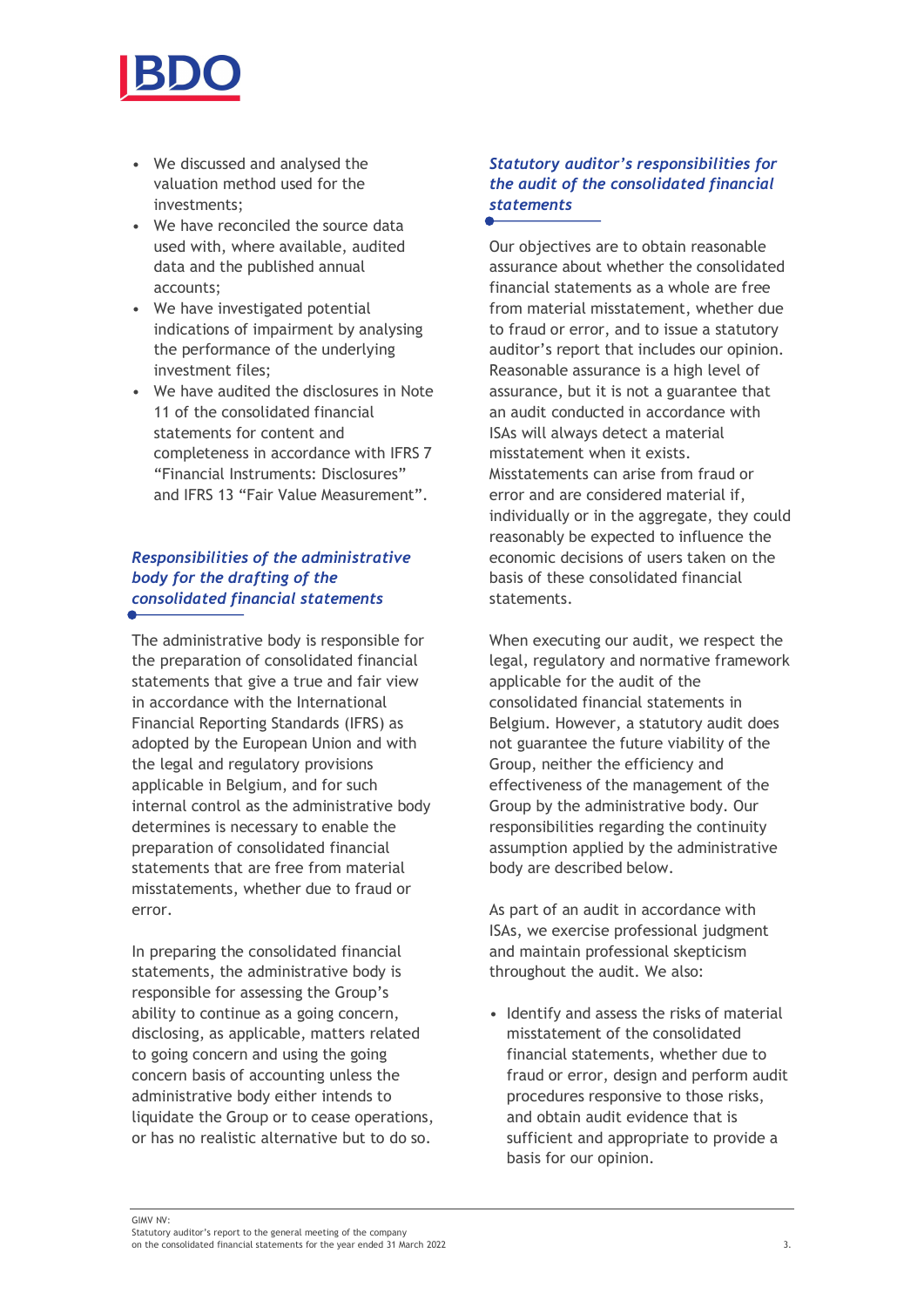

The risk of not detecting a material misstatement resulting from fraud is higher than for one resulting from error, as fraud may involve collusion, forgery, intentional omissions, misrepresentations, or the override of internal control;

- Obtain an understanding of internal control relevant to the audit in order to design audit procedures that are appropriate in the circumstances, but not for the purpose of expressing an opinion on the effectiveness of the Group's internal control; Evaluate the appropriateness of accounting policies used and the reasonableness of accounting estimates and related disclosures made by the administrative body;
- Conclude on the appropriateness of the administrative body's use of the going concern basis of accounting and, based on the audit evidence obtained, whether a material uncertainty exists related to events or conditions that may cast significant doubt on the Group's ability to continue as a going concern. If we conclude that a material uncertainty exists, we are required to draw attention in our statutory auditor's report to the related disclosures in the consolidated financial statements or, if such disclosures are inadequate, to modify our opinion. Our conclusions are based on the audit evidence obtained up to the date of our statutory auditor's report. However, future events or conditions may cause the Group to cease to continue as a going concern;
- Evaluate the overall presentation, structure and content of the consolidated financial statements and whether the consolidated financial statements represent the underlying transactions and events in a manner that achieves fair presentation;

• Obtain sufficient appropriate audit evidence regarding the financial information of the entities or business activities within the Group to express an opinion on the consolidated financial statements. We are responsible for the management, the supervision and the performance of the Group audit. We assume full responsibility for the auditor's opinion.

We communicate with the Audit Committee regarding, among other matters, the planned scope and timing of the audit and significant audit findings, including any significant deficiencies in internal control identified during the audit.

We also provide the Audit Committee with a statement that we respected the relevant ethical requirements relating to independence, and we communicate with them about all relationships and other issues which may influence our independence, and, if applicable, about the related measures to guarantee our independence.

From the matters communicated with the Audit Committee, we determine those matters that were of most significance in the audit of the consolidated financial statements of the current year, and are therefore the key audit matters. We describe these matters in our statutory auditor's report, unless law or regulation precludes public disclosure about the matter.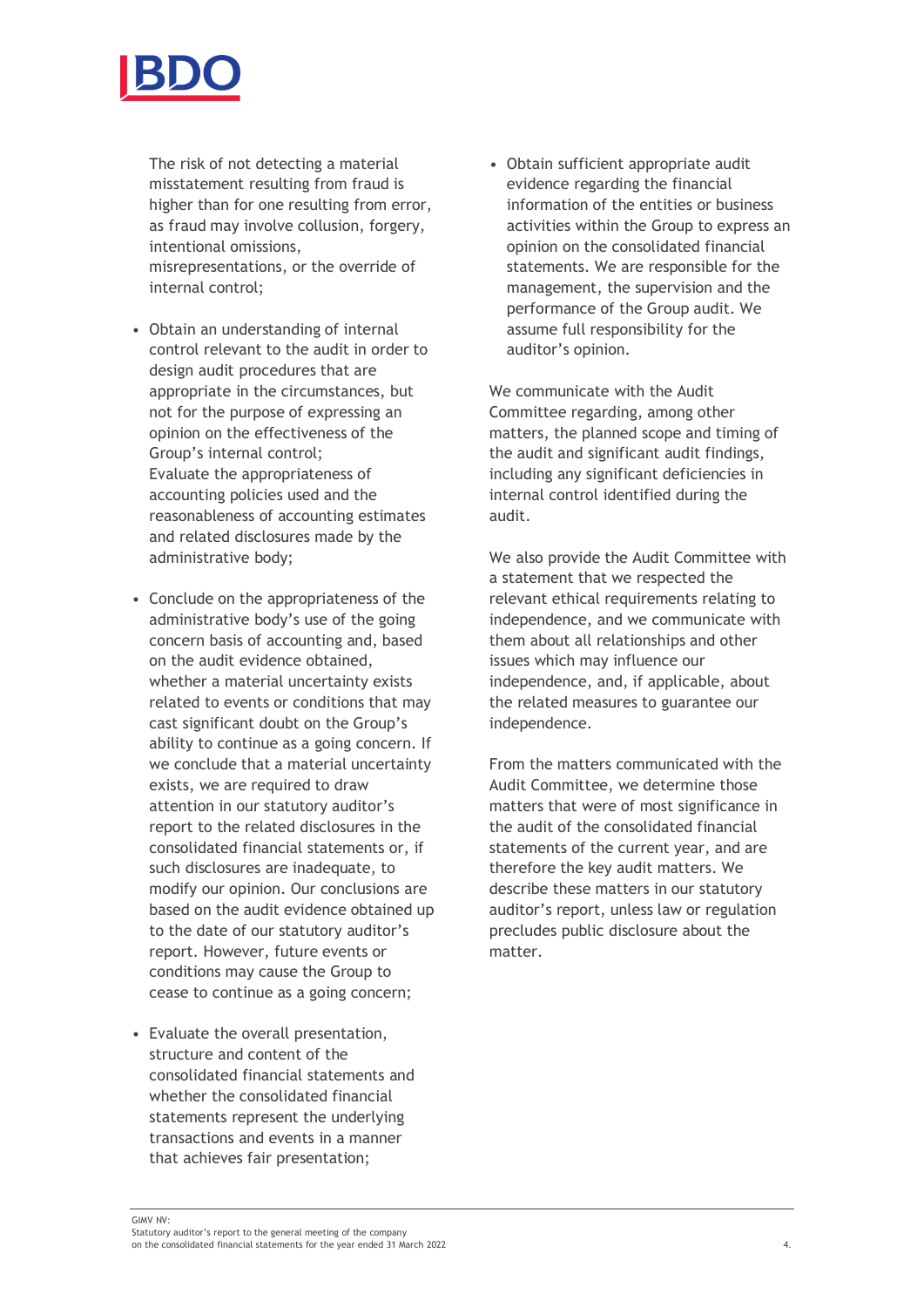

#### OTHER LEGAL AND REGULATORY REQUIREMENTS

## *Responsibilities of the administrative body*

The administrative body is responsible for the preparation and the contents of the director's report on the consolidated financial statements and for the other information included in the annual report on the consolidated financial statements.

#### *Responsibilities of the statutory auditor*

In the context of our mission and in accordance with the Belgian standard (version revised 2020) which is complementary to the International Standards on Auditing (ISA) as applicable in Belgium, it is our responsibility to verify, in all material aspects, the director's report on the consolidated financial statements and the other information included in the director's report on the consolidated financial statements, as well as to report on these elements.

## *Aspects relating to the director's report on the consolidated financial statements and to the other information included in the annual report on the consolidated financial statements*

In our opinion, after having performed specific procedures in relation to the director's report, this report is consistent with the consolidated financial statements for the same financial year, and it is prepared in accordance with article 3:32 of the Code of companies and associations.

In the context of our audit of the consolidated financial statements, we are also responsible for considering, in particular based on the knowledge we have obtained during the audit, whether the director's report on the consolidated

financial statements and the other information included in the annual report on the consolidated financial statements, namely:

- Chapter 1 'Word from the chairman and CEO'
- Chapter 5 'Annual results 2021-2022'

• Chapter 7 Corporate governance' contain a material misstatement, i.e. information which is inadequately disclosed or otherwise misleading. Based on the procedures we have performed, there are no material misstatements we have to report to you.

# *Statement concerning independence*

- Our audit firm and our network did not provide services which are incompatible with the statutory audit of the consolidated financial statements and our audit firm remained independent of the Group during the terms of our mandate.
- The fees related to additional services which are compatible with the statutory audit as referred to in article 3:65 of the Code of companies and associations were duly itemised and valued in the notes to the consolidated financial statements.

## *European Single Electronic Format (ESEF)*

In accordance with the standard on auditing the conformity of financial statements with the European Single Electronic Format (hereinafter "ESEF"), we also audited the conformity of the ESEF format with the regulatory technical standards established by Commission Delegated Regulation (EU) 2019/815 of 17 December 2018 (hereinafter: "Delegated Regulation").

on the consolidated financial statements for the year ended 31 March 2022 5.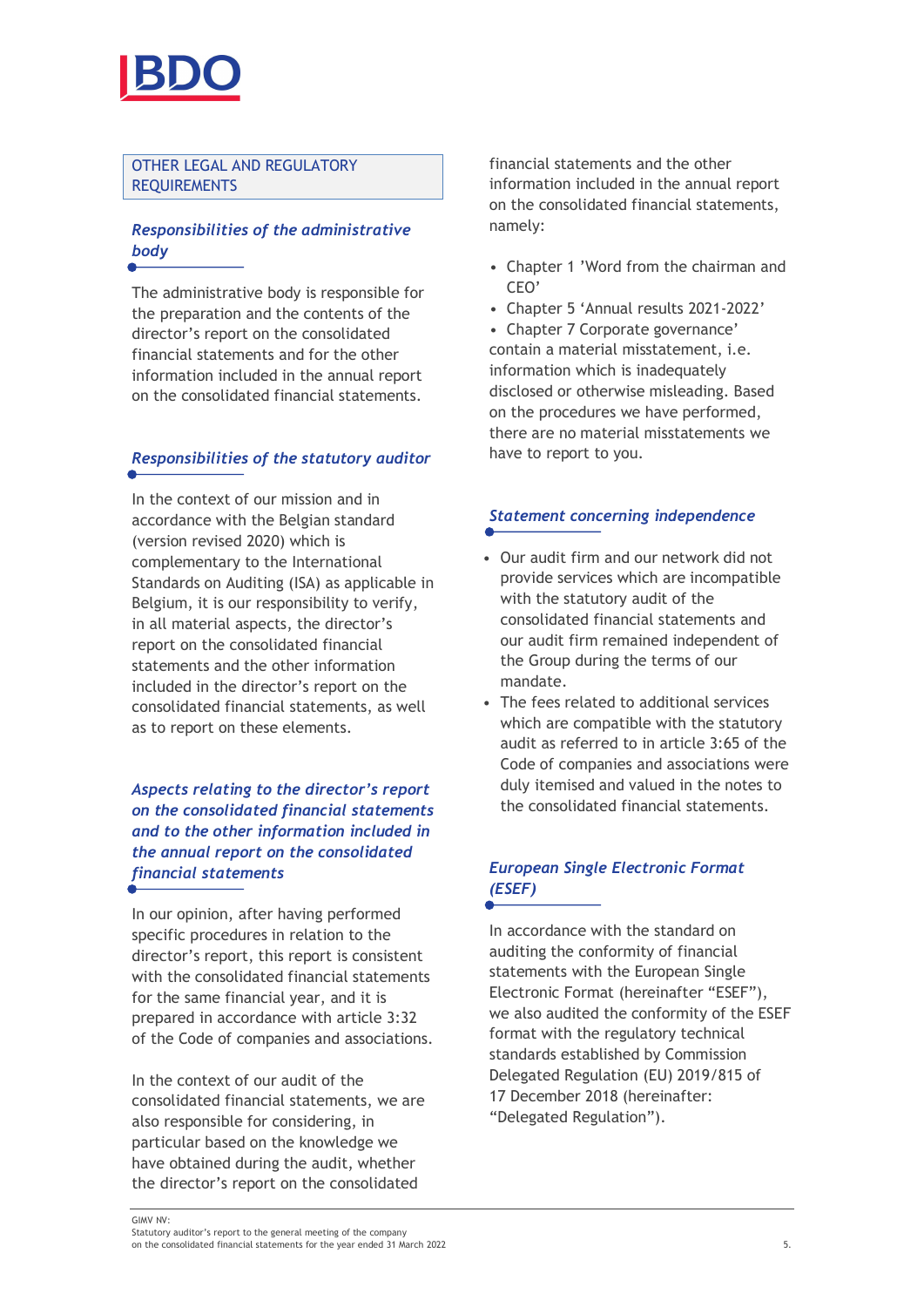

The managing body is responsible for preparing, in accordance with ESEF requirements, the consolidated financial statements in the form of an electronic file in ESEF format (hereinafter "digital consolidated financial statements") included in the annual financial report.

It is our responsibility to obtain sufficient and appropriate supporting information to conclude that the format and mark-up language of the digital consolidated financial statements comply in all material aspects with the ESEF requirements under the Delegated Regulation.

Based on our work, we believe that the format and the marking of information in the digital consolidated financial statements included in the annual financial report of Gimv BV as at 31 March 2022 comply in all material aspects with the ESEF requirements under the Delegated Regulation.

#### *Other statements*

This report is in compliance with the contents of our additional report to the Audit Committee as referred to in article 11 of regulation (EU) No 537/2014.

Antwerp, 19 May 2022

BDO Bedrijfsrevisoren BV Statutory auditor Represented by David Lenaerts Auditor

BDO Bedrijfsrevisoren BV Statutory auditor Represented by Veerle Catry Auditor